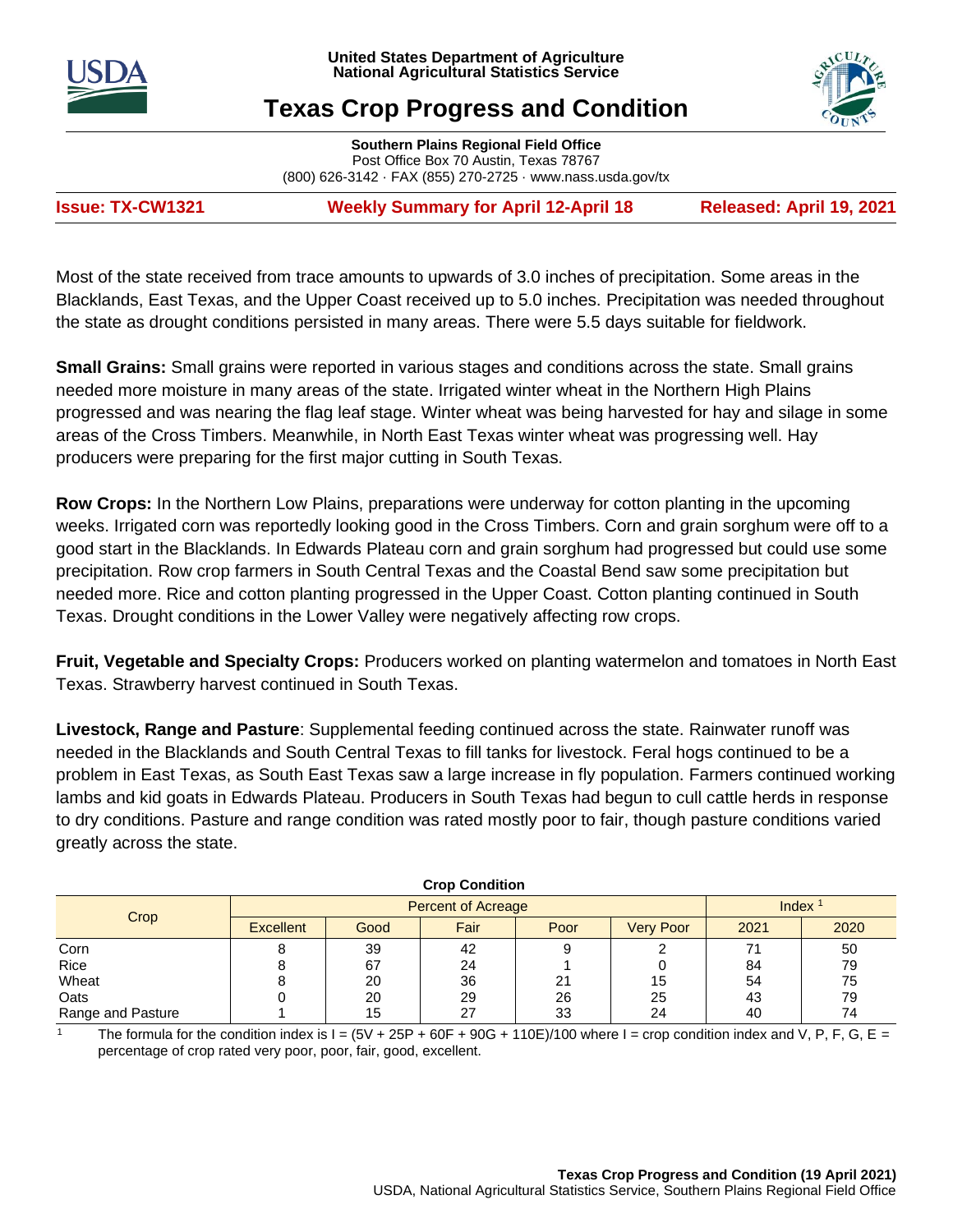### **Crop Progress**

|                     | <b>Percent of Acreage</b> |                      |                      |                |  |  |  |  |
|---------------------|---------------------------|----------------------|----------------------|----------------|--|--|--|--|
| <b>Stage</b>        | <b>Current Week</b>       | <b>Previous Week</b> | <b>Previous Year</b> | 5 Year Average |  |  |  |  |
| Corn                |                           |                      |                      |                |  |  |  |  |
| Planted             | 60                        | 57                   | 64                   | 59             |  |  |  |  |
| Emerged             | 51                        | 48                   | 50                   | 47             |  |  |  |  |
| Cotton              |                           |                      |                      |                |  |  |  |  |
| Planted             | 16                        | 13                   | 17                   | 13             |  |  |  |  |
| Rice                |                           |                      |                      |                |  |  |  |  |
| Planted             | 79                        | 70                   | 82                   | 71             |  |  |  |  |
| Emerged             | 60                        | 47                   | 70                   | 55             |  |  |  |  |
| Sorghum             |                           |                      |                      |                |  |  |  |  |
| Planted             | 51                        | 49                   | 63                   | 59             |  |  |  |  |
| Soybeans            |                           |                      |                      |                |  |  |  |  |
| Planted             | 15                        | (NA)                 | (NA)                 | (NA)           |  |  |  |  |
| <b>Winter Wheat</b> |                           |                      |                      |                |  |  |  |  |
| Headed              | 41                        | 26                   | 50                   | 45             |  |  |  |  |
| Oats                |                           |                      |                      |                |  |  |  |  |
| Headed              | 56                        | 45                   | 52                   | 57             |  |  |  |  |

(NA) Not available.

#### **Soil Moisture and Days Suitable by District**

|                 |                              | <b>Topsoil Moisture Condition by District</b> |          |                | <b>Subsoil Moisture Condition by District</b> |                              |          |                | Days<br><b>Suitable</b> |  |
|-----------------|------------------------------|-----------------------------------------------|----------|----------------|-----------------------------------------------|------------------------------|----------|----------------|-------------------------|--|
| <b>District</b> | <b>Percentage of Acreage</b> |                                               |          |                |                                               | <b>Percentage of Acreage</b> |          |                |                         |  |
|                 | <b>Very Short</b>            | <b>Short</b>                                  | Adequate | <b>Surplus</b> | <b>Very Short</b>                             | <b>Short</b>                 | Adequate | <b>Surplus</b> | for<br><b>Fieldwork</b> |  |
| 11              | 25                           | 47                                            | 27       |                | 30                                            | 33                           | 37       | O              | 5.2                     |  |
| 12              | 28                           | 45                                            | 27       |                | 28                                            | 67                           | 5        |                | 6.4                     |  |
| 21              | 4                            | 24                                            | 69       | 3              |                                               | 30                           | 66       |                | 3.5                     |  |
| 22              | 18                           | 42                                            | 40       | 0              | 20                                            | 43                           | 25       | 12             | 4.7                     |  |
| 30              | 4                            | 32                                            | 57       |                | 5                                             | 36                           | 58       |                | 4.8                     |  |
| 40              | 6                            | 40                                            | 46       | 8              | 13                                            | 42                           | 45       |                | 5.0                     |  |
| 51              |                              | 25                                            | 53       | 21             |                                               | 28                           | 56       | 15             | 6.1                     |  |
| 52              |                              | 31                                            | 65       | $\mathfrak{p}$ |                                               | 29                           | 68       |                | 6.2                     |  |
| 60              | 20                           | 35                                            | 45       | 0              | 20                                            | 21                           | 59       |                | 5.9                     |  |
| 70              | 21                           | 62                                            | 16       |                | 22                                            | 63                           | 15       |                | 5.9                     |  |
| 81              | 44                           | 32                                            | 24       |                | 40                                            | 27                           | 33       |                | 6.7                     |  |
| 82              | 29                           | 47                                            | 24       |                | 22                                            | 39                           | 39       |                | 6.2                     |  |
| 90              | 0                            | 20                                            | 77       | 3              | O                                             | 10                           | 85       |                | 4.8                     |  |
| 96              | 69                           | 27                                            | 4        |                | 70                                            | 27                           | 3        |                | 6.5                     |  |
| 97              | 78                           | 20                                            | 2        | 0              | 71                                            | 20                           | 9        |                | 6.1                     |  |
| <b>State</b>    | 21                           | 39                                            | 37       | 3              | 22                                            | 40                           | 36       |                | 5.5                     |  |

# **Texas Agricultural Districts**